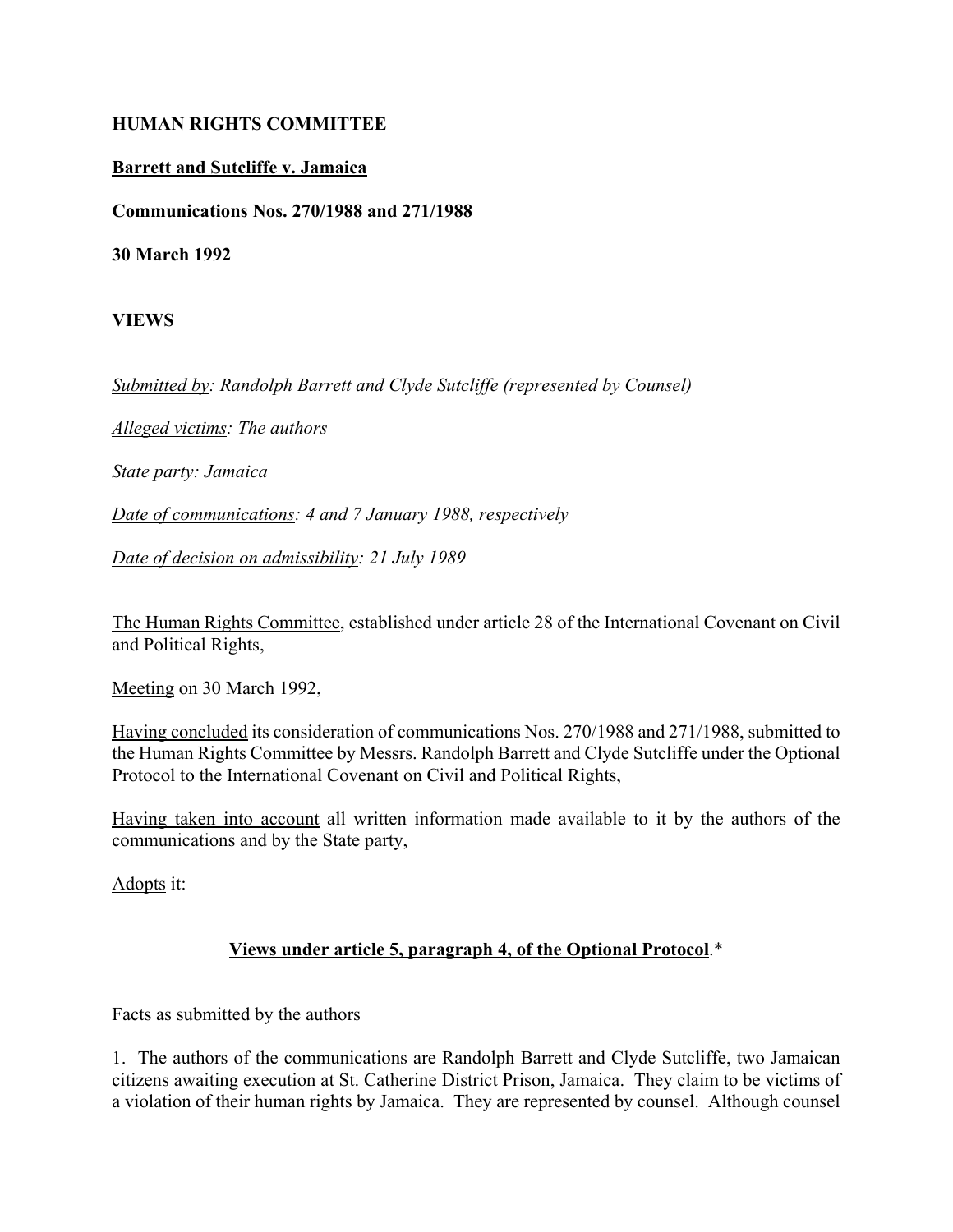invokes only a violation of article 7 of the International Covenant on Civil and Political Rights, it transpires from some of the authors's submissions that they also allege violations of article 14.

2.1 The authors were arrested on 10 and 11 July 1977, respectively, on suspicion of having murdered two policemen at the Runaway Bay Police station in the parish of St. Ann. The prosecution contended that they belonged to a group of five men who had been stopped by the police in the context of the investigation of a robbery that had occurred at a nearby petrol station. One of the men (neither Mr. Barrett nor Mr. Sutcliffe) took a sub-machine-gun out of a bag and opened fire on the police officers, killing two of them. The authors were subsequently charged with murder on the basis of "common design"; they denied having participated in the robbery and having been in possession of stolen goods.

2.2 The authors' trial in the Home Circuit Court of Kingston began on 10 July 1978 and lasted until 27 July 1978. Both Mr. Barrett and Mr. Sutcliffe were represented by legal aid attorneys. In the course of the trial, an independent ballistics expert was to appear for the defence but did not arrive in court in time. The adjournment requested by Mr. Barrett's attorney was refused by the judge. On 27 July 1978 the authors were found guilty as charged and sentenced to death. They appealed to the Jamaican Court of Appeal, which heard their appeals between 9 and 12 March 1981, dismissing them on 12 March; it produced a written judgement on 10 April 1981.

2.3 On 24 and 26 November 1987, respectively, warrants for the execution of Mr. Barrett and Mr. Sutcliffe, on 1 December 1987, were issued by the Jamaican authorities. Mr. Barrett's former legal aid representative obtained a stay of execution on his client's and on Mr. Sutcliffe's behalf, with a view to filing a petition with the Judicial Committee of the Privy Council. In 1988, a London law firm agreed to represent the authors for purposes of filing a petition to the Judicial Committee of the Privy Council. On 22 July 1991, the petition was dismissed by the Judicial Committee, which, however, expressed concern about the judicial delays in the case.

## **Complaint**

3.1 The authors claim to be innocent and allege that their trial was unfair. Both challenge their identification parade as irregular, since it allegedly was organized by police officers who sought to influence witnesses and conspired to ensure that the authors would be identified as those responsible for the death of the policemen. Mr. Sutcliffe adds, without giving further details, that he was denied contact with legal counsel until he was formally charged and denounces the "battered state" in which he was placed on the identification parade, which allegedly was the result of rough treatment he had been subjected to while in custody.

3.2 Mr. Barrett further submits that, following his arrest by the Browns Town police and a brief stay in the hospital (where fragments of a bullet were removed from his ankle), he was kept in solitary confinement at the Ocho Rios police station, without being able to see a relative or a lawyer. When he was told that he would be placed on an identification parade, he protested that he was without legal representation.

3.3 With respect to the conduct of the trial, Mr. Barrett claims, without further substantiating his claim, that the preparations for his defence were inadequate. He submits that he had no contact with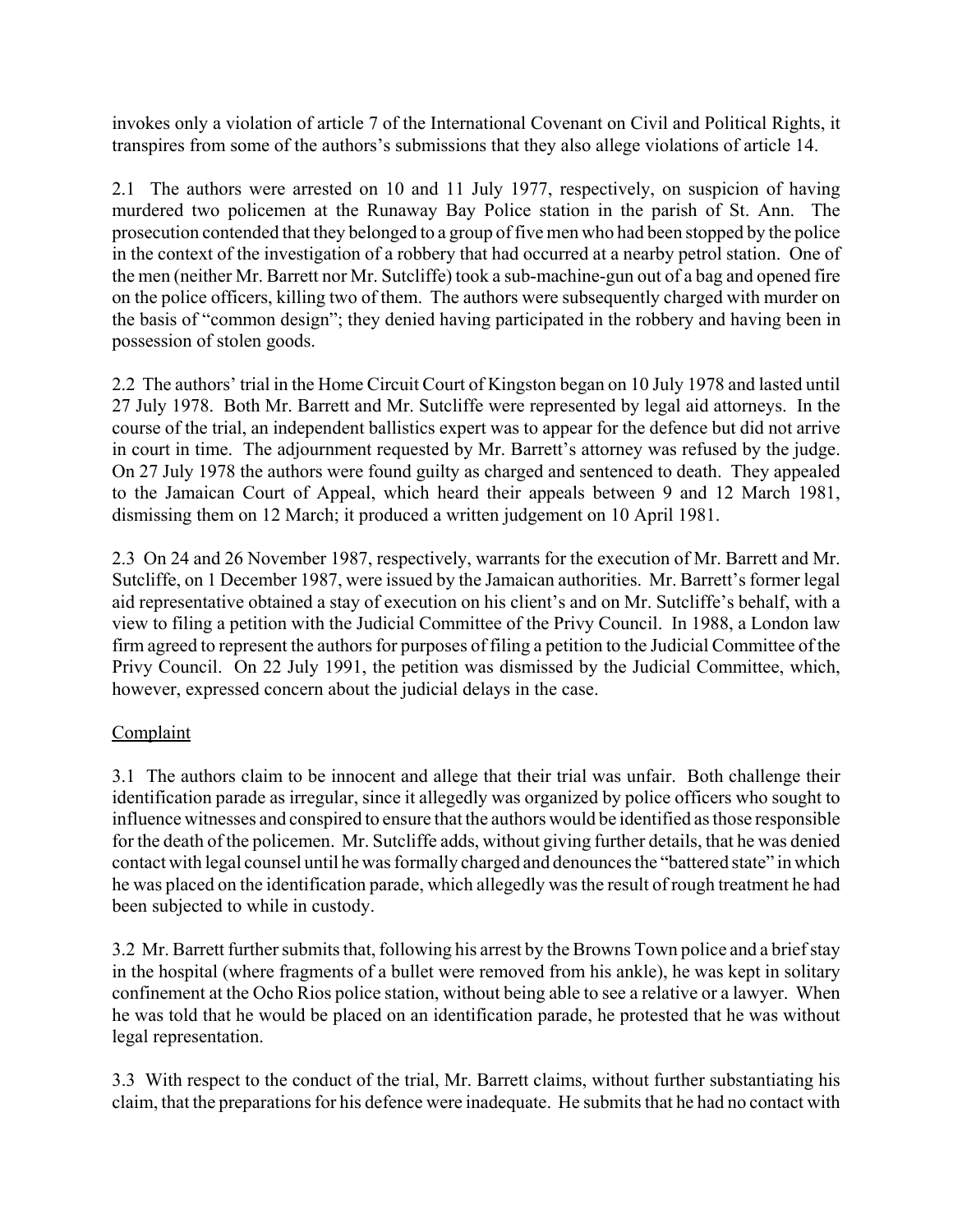his lawyer between the date of his conviction in July 1978 and the date of the issue of the warrant for his execution in November 1987. Letters addressed to this lawyer went unanswered.

3.4 With respect to the conditions of detention on death row, Mr. Sutcliffe submits that he was attacked by warders on several occasions. The most serious incident allegedly occurred on 20 November 1986, when warders took him from his cell and beat him with batons and iron pipes until he lost consciousness. He was then locked in his cell for over 12 hours without either medical attention or food, despite the fact that he had sustained the fracture of an arm and other injuries to legs and ribs. It was only on the following day that he was taken to the hospital. He claims that he had to wait until his arm had healed before he could write to the Parliamentary Ombudsman about the incident. The Ombudsman promised to take up the matter, but the author states that the did not receive any further communication from him. Moreover, warders have allegedly threatened him so as to induce him not to pursue the matter further.

3.5 Counsel further submits that the time spent on death row, over 13 years, amounts to cruel, inhuman and degrading treatment within the meaning of article 7 of the Covenant. In this context, it is argued that the execution of a sentence of death after a long period of time is widely recognized as cruel, inhuman and degrading, on account of the prolonged and extreme anguish caused to the condemned man by the delay. a/ this anguish is said to have been compounded by the issue of death warrants to the authors in November 1987.

3.6 As to the delays encountered in the judicial proceedings in the case, counsel notes that in spite of repeated requests for legal aid, it was only in 1988 that the authors succeeded in obtaining the pro bono services of a London law firm, for purposes of petitioning the Judicial Committee of the Privy Council. Several court documents deemed necessary for the preparation of the petition for special leave to appeal could not be obtained until March 1991; accordingly, such delays as did occur cannot be attributed to the authors.

## State party's observations on admissibility

4. The State party contended, in submissions dated 20 July 1988 and 10 January 1990, that the communications were inadmissible on the ground of non-exhaustion of domestic remedies, since the authors retained the right to petition the Judicial Committee of the Privy Council for special leave to appeal. It enclosed a copy of the written judgement of the Court of Appeal in the case, adding that it would have been available, upon request, to authors' counsel after its delivery on 10 April 1981.

## Committee's admissibility decision and request for further information

5.1 On 21 July 1989, the Committee declared the communications admissible, noting that the authors' appeal had been dismissed in 1981 and that, in the circumstances, the pursuit of domestic remedies had been unreasonably prolonged.

5.2 During its forty-second session, the Committee further considered the communications; it decided to request additional information and clarifications from the State party in respect of the authors' allegations under articles 7 and 10 of the Covenant.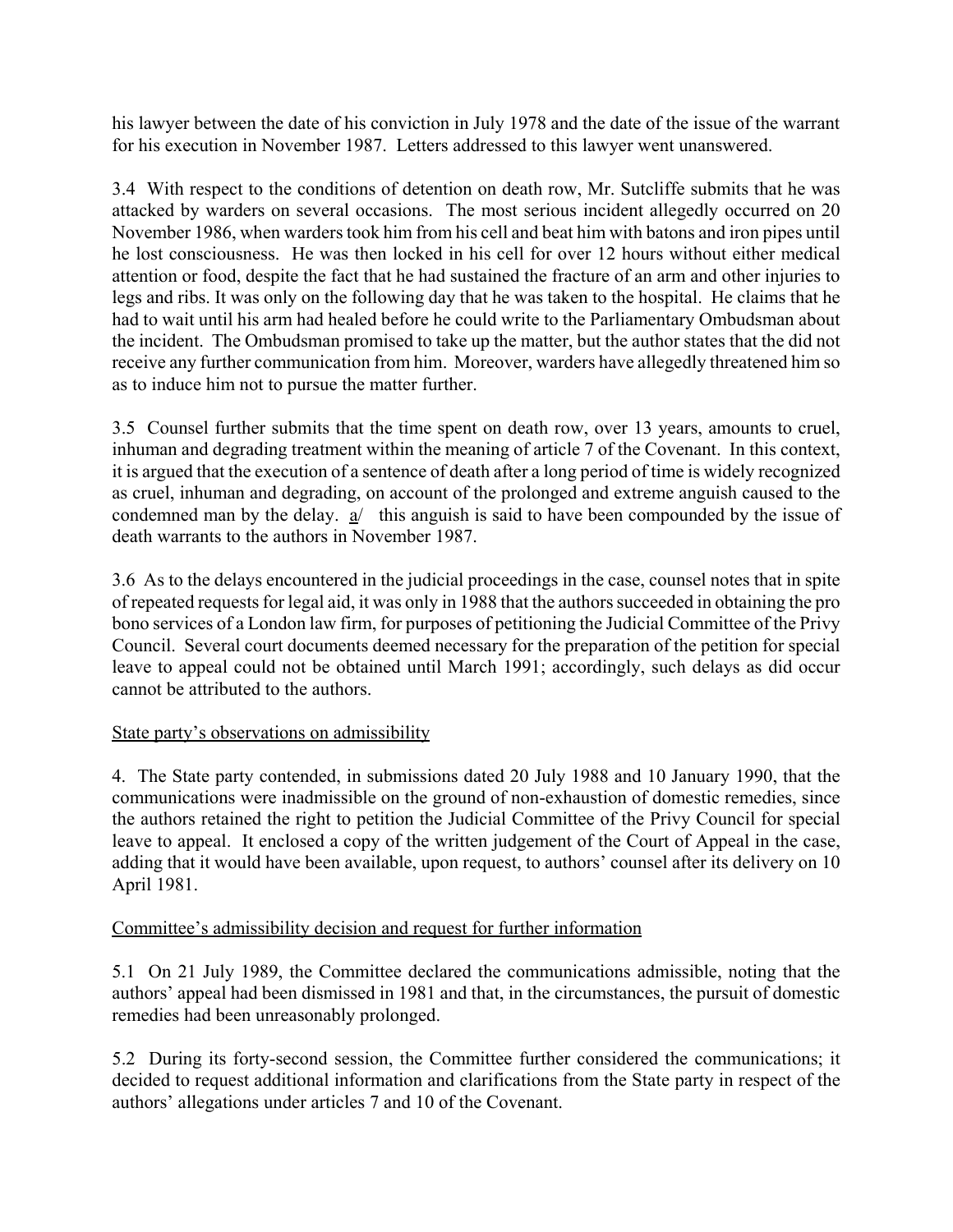## Review of admissibility

6.1 By submissions of 23 and 30 January 1992, the State party challenges the decision on admissibility and reiterates that the complaints remain inadmissible on the ground of non-exhaustion of domestic remedies. In respect of the alleged violations of article 7 (ill-treatment on death row and anguish caused by prolonged detention on death row), it submits that the authors may file for constitutional redress under section 25 of the Jamaican Constitution, for violations of their rights protected by section 17. A decision of the Constitutional Court may be appealed to the Court of Appeal of Jamaica and to the Judicial Committee of the Privy Council.

6.2 The State party affirms that such delays as occurred in the judicial proceedings are attributable to the authors, who failed to avail themselves of their right to appeal against conviction and sentence in an expeditious manner. As there is no indication that the State party was responsible for any of these delays by either act or omission, the State party cannot be deemed to be in breach of article 7.

6.3 The State party adds that notwithstanding the inadmissibility of the claims under article 7, "it" will, prompted by humanitarian considerations, take steps to have investigated the allegations concerning the conditions [of detention] on death row and brutal acts [in] the prison".

7.1 The Committee has taken due note of the State party's submissions, dated 23 and 30 January 1992, that the communications remain inadmissible on account of the authors' failure to resort to constitutional remedies.

7.2 The same issues concerning admissibility have already been examined by the Committee in its views on communications Nos. 230/1987 (Henry v. Jamaica) and 283/1988 (Little v. Jamaica). b/ In the circumstances of those cases, the Committee concluded that a constitutional motion was not an available and effective remedy within the meaning of article 5, paragraph 2 (b), of the Optional Protocol, and that, accordingly, the Committee was not precluded from examining the merits.

7.3 The Committee has taken note of the fact that subsequent to its decision on admissibility the Supreme (Constitutional) Court of Jamaica has had an opportunity to determine whether an appeal to the Court of Appeal of Jamaica and the Judicial Committee of the Privy Council constitute  $\degree$ adequate means of redress $\degree$  within the meaning of section 25 (2) of the Jamaican Constitution. The Supreme Court has answered this question in the negative by taking jurisdiction over and examining the constitutional motions filed on behalf of Ivan Morgan and Earl Pratt (judgement entered on 14 June 1991). The Committee reiterates that whereas the issue is settled for purposes of Jamaican law, the application of article 5, paragraph 2 (b), of the Optional Protocol is determined by different considerations, such as the length of judicial proceedings and the availability of legal aid.

7.4. In the absence of legal aid for constitutional motions and bearing in mind that the authors were arrested in July 1977, convicted in July 1978, and that their appeals were dismissed in March 1981 by the Court of Appeal of Jamaica and in July 1991 by the Judicial Committee of the Privy Council, the Committee finds the recourse to the Supreme (Constitutional ) Court is not required under article 5, paragraph 2 (b), of the Optional Protocol. There is, accordingly, no reason to reverse the Committee's decision on admissibility of 21 July 1989.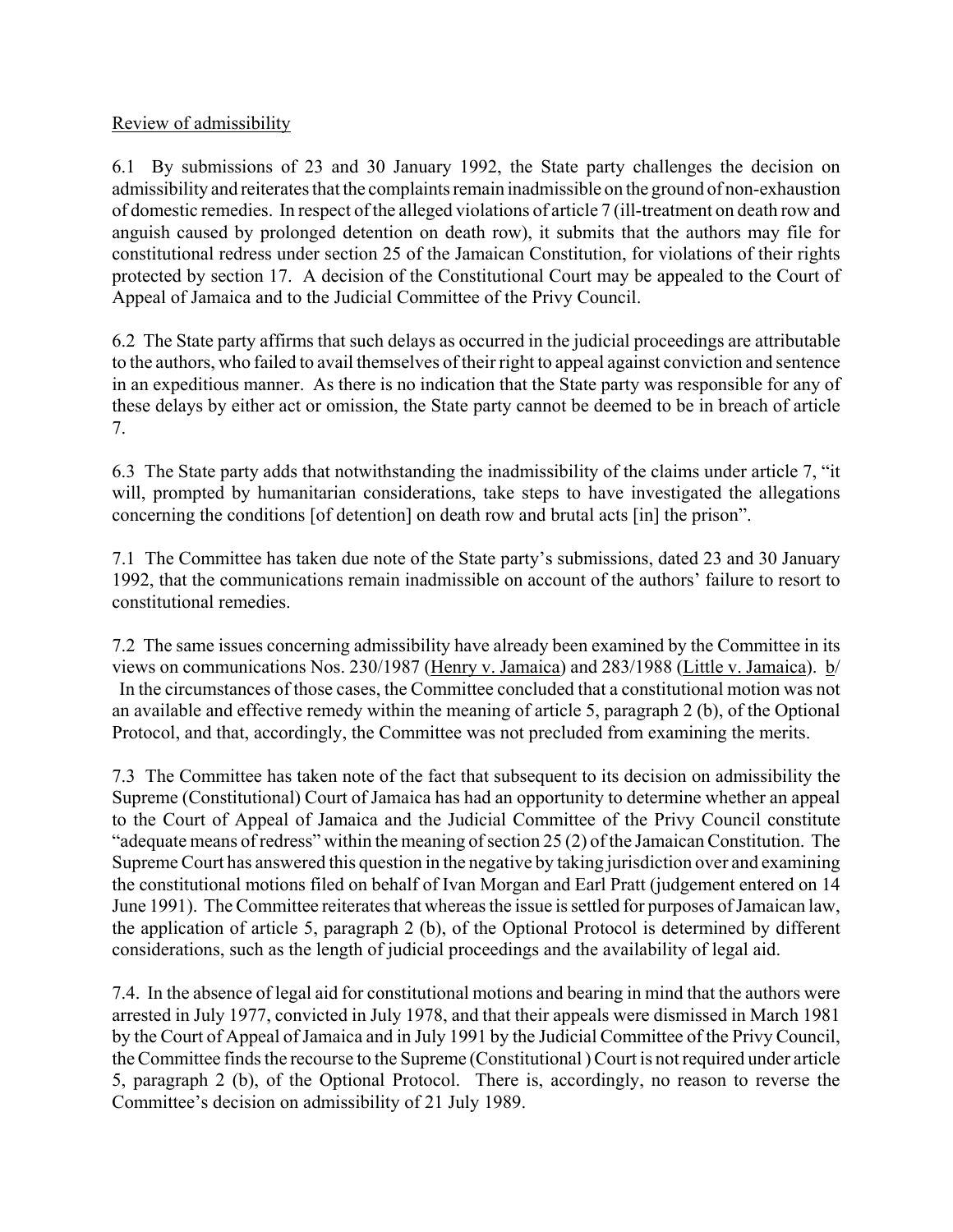#### Examination of merits

8.1 The Committee notes that, several requests for clarifications notwithstanding, the State party has essentially confined itself to issues of admissibility. Article 4, paragraph 2, of the Optional Protocol enjoins a State party to investigate in good faith and within the imparted deadlines all the allegations of violations of the Covenant made against it and its judicial authorities, and to make available to the Committee all the information at its disposal. In the circumstances, due weight must be given to the authors' allegations, to the extent that they have been sufficiently substantiated.

8.2 With respect to the alleged violations of the Covenant, three issues are before the Committee: (a) whether the authors' legal representation and the course of the judicial proceedings amounted to a violation of their rights under article 14; (b) whether the fact of having spent over 13 years on death row constitutes in itself cruel, inhuman and degrading treatment within the meaning of article 7; and  $(c)$  whether the authors' alleged ill-treatment during detention and on death row violates article 7.

8.3 With regard to the claims relating to article 14, the Committee considers that the authors have not corroborated their allegations that their identification parade was unfair. Similar considerations apply to Mr. Barret's claim that the preparations for his defence and his legal representation were inadequate, and to Mr. Sutcliffe's claim that he was denied access to counsel prior to his formal indictment. The Committee notes, in this context, that authors' counsel has not put forward any claims under article 14.

8.4 The authors have claimed a violation of article 7 on account of their prolonged detention on death row. The Committee starts by noting that this question was not placed before the Jamaican courts, nor before the Judicial Committee of the Privy Council. It further reiterates that prolonged judicial proceedings do not per se constitute cruel, inhuman and degrading treatment, even if they may be a source of mental strain and tension for detained persons. This also applies to appeal and review proceedings in cases involving capital punishment, although an assessment of the particular circumstances of each case would be called for. In States whose judicial system provides for review of criminal convictions and sentences, an element of delay between the lawful imposition of a sentence of death and the exhaustion of available remedies is inherent in the review of the sentence; thus, even prolonged periods of detention under a severe custodial regime on death row cannot generally be considered to constitute cruel, inhuman or degrading treatment if the convicted person is merely availing himself of appellate remedies. A delay of 10 years between the judgement of the Court of Appeal and that of the Judicial Committee of the Privy Council is disturbingly long. However, the evidence before the Committee indicates that the Court of Appeal rapidly produce dits written judgement and that the ensuing delay in petitioning the Judicial Committee is largely attributable to the authors.

8.5 Concerning the allegations of ill-treatment during detention and on death row, the Committee deems it appropriate to distinguish between the individual claims put forth by the authors. While Mr. Barrett has made claims that might raise issues under articles 7 and 10, paragraph 1, of the Covenant, in particular concerning alleged solitary confinement at the Ocho Rios police station, the Committee considers that these have not been further substantiated and finds no violation of article 7 or article 10, paragraph 1.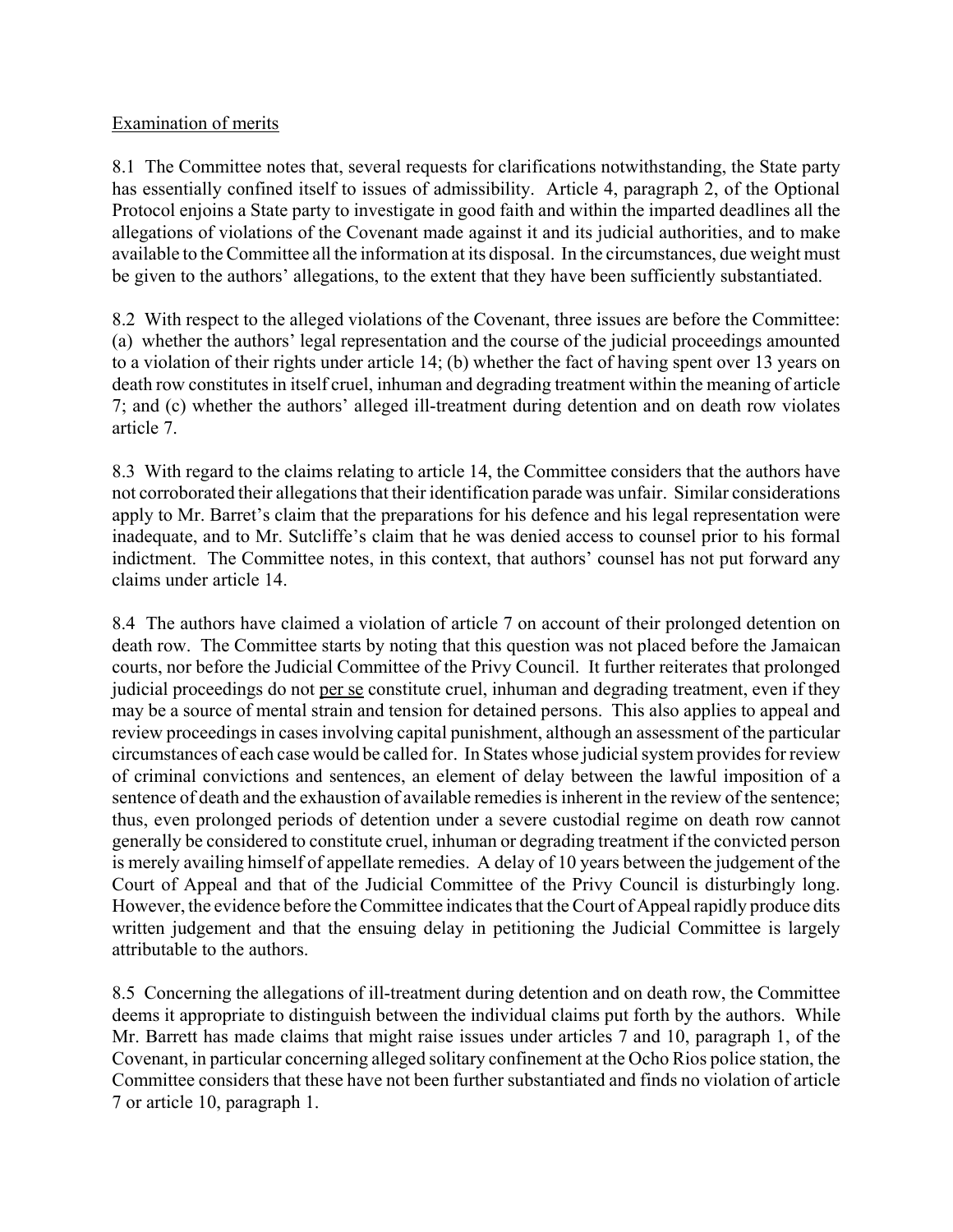8.6 Mr. Sutcliffe has alleged that he was subjected to beatings in the course of the preliminary investigation, and that he suffered serious injuries at the hand of prison officers. He submits that he unsuccessfully tried to seize the prison authorities and the Parliamentary Ombudsman of his complaint in respect of ill-treatment on death row, and that, far from investigating the matter, prison officers have urged him not to pursue the matter further. Concerning the first allegation, the author's contention that he was placed on the identification parade in "a battered state" has not been further substantiated; moreover, it transpires from the judgement of the Court of Appeal that the author's allegation was before the jury during the trial in July 1978. In that respect, therefore, the Committee cannot conclude that a violation of articles 7 or 10 has occurred. As to alleged ill-treatment in November 1986, however, the author's claim is better substantiated and has not been refuted by the State party. The Committee considers that the fact of having first been beaten unconscious and then left without medical attention for almost one day, in spite of a fractured arm and other injuries, amounts to cruel and inhuman treatment within the meaning of article 7 and, therefore, also entails a violation of article 10, paragraph 1. In the Committee's view, it is an aggravating factor that the author was later warned against further pursuing his complaint about the matter to the judicial authorities. The State party's offer, made in January 1992, that is over five years after the event, to investigate the claim "out of humanitarian considerations" does not change anything in this respect.

9. The Human Rights Committee, acting under article 5, paragraph 4, of the International Covenant on Civil and Political Rights, is of the view that the facts before it disclose a violation of articles 7 and 10, paragraph 1, of the International Covenant on Civil and Political Rights in respect of Mr. Sutcliffe.

10.1 In accordance with the provisions of article 2 of the Covenant, the State party is under an obligation to take effective measures to remedy the violations suffered by Mr. Sutcliffe, including the award of appropriate compensation, and to ensure that similar violations do not occur in the future.

10.2. The Committee would wish to receive information, within 90 days, on any relevant measures adopted by the State party in respect of the Committee's views.

[Done in English, French, Russian and Spanish, the English text being the original version.]

 $\mathcal{L}_\text{max}$ 

<sup>\*/</sup> An individual opinion by Ms. Christine Chanet is appended

a/ Reference is made to the judgement of the United States Supreme Court in Furman v. Georgia (1972) 408 US 238, quoted in the dissenting opinion in Riley & others v. Att. General of Jamaica (1982) 2 All ER 469, at 479a.

b/ See sect. B above, communication No. 230/1987, views adopted on 1 November 1991, paras. 7.2- 7.4; and sect. J below, communication No. 283/1988, views adopted on 1 November 1991, paras. 7.2-7.5.